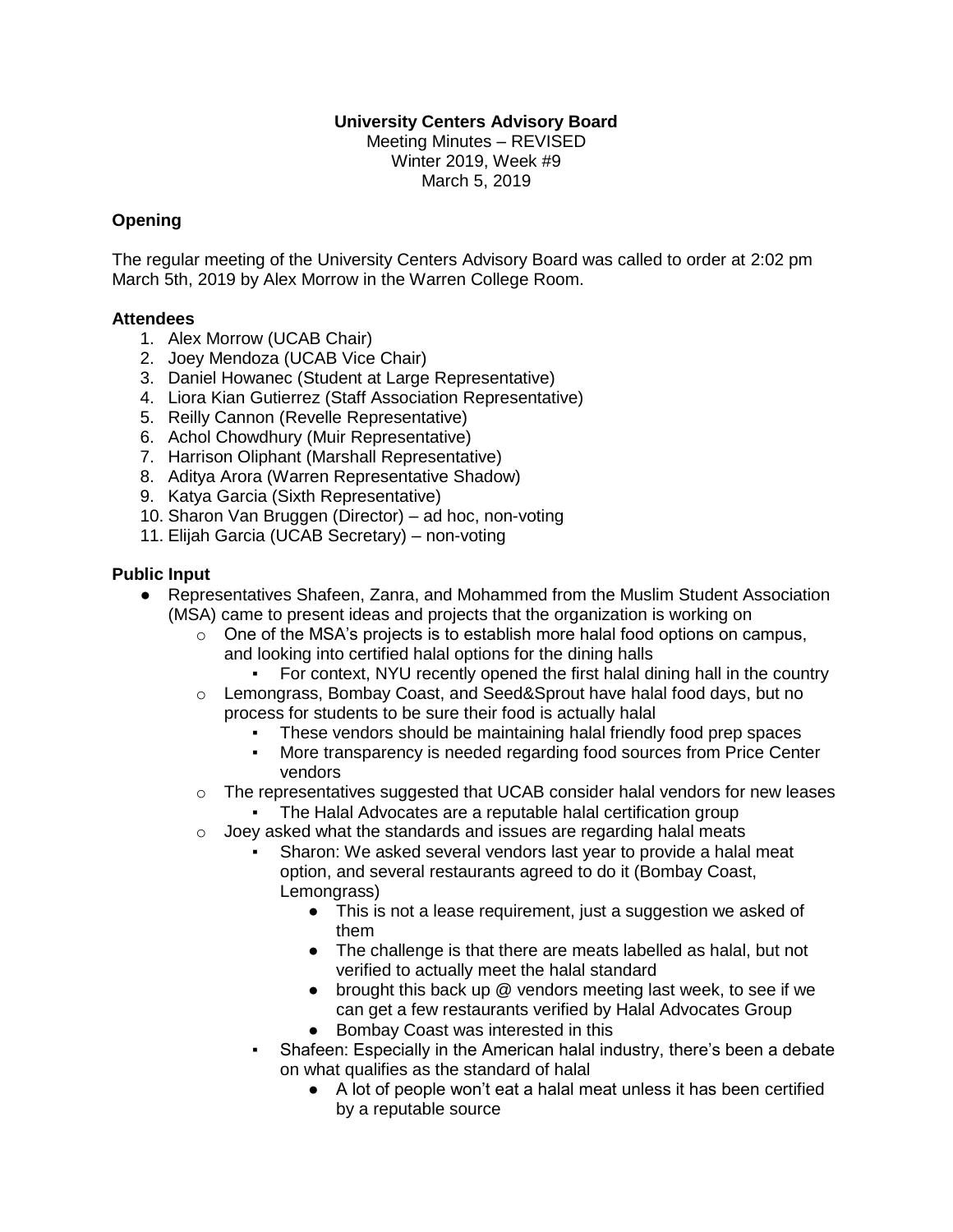- Another issue is the distinction between hand slaughtered and machine slaughtered meats, and some don't consider the latter to be halal
- The MSA would like to display certificates of the meat supplier in front of the vendor spaces, so students are aware
- $\circ$  Joey commented that the certification processes have costs, and these vendors may become more expensive
	- He wanted to make sure the students the MSA represents are willing to pay more for their food because of this
	- Shafeen: The prices difference between hand and machine slaughtered is not very large, but many students would be willing to pay the extra cost knowing that they can actually eat the food
	- She added that the vendors can know they wouldn't have to worry about losing business, since the Muslim student popoulation would appreciate this extra resource being provided to them
- o Alex: What suppliers did you have in mind?
	- Shafeen: There are many different suppliers in any given area, but the Halal Advocates would be able to provide that information
	- The vendors would be able to choose which options work best for them
- o Another MSA project is searching for a larger prayer space
	- Muslims pray five times a day
	- Given the current social climate, students don't feel as comfortable praying outdoors as they used to
	- The MSA has been using the Contemplation Lounge and enjoying this space, but the room has reached capacity, and there is often to room to pray at peak use times
	- The MSA is hoping to work with University Centers to find a larger, more permanent space, which would also allow them to record room usage metrics
- o Joey: Did you apply for space allocation in spring quarter of last year?
	- Shafeen: We have a SAAC (Student Affirmative Action Committee) office, but we did not make the deadline for the spaces here
	- Joev asked why MSA had large items in their office, but not in a University Centers storage space
	- Shafeen clarified that they don't use the Contemplation Lounge as a storage space, acknowledging that it's a campus resource for all students
		- Shafeen: Earlier this month, we talked to some University Centers people about temporarily storing some items in our SAAC space for the week
	- We are not looking for storage space, but more space to pray
- o Achol: Do you know what the capacity is for the Contemplation Lounge?
	- Shafeen: We've been looking, but have not been able to find it posted
	- Sharon: It's an open space, and doesn't have a closing door
	- Achol: Potentially how many people could pray in the room at once?
	- Shafeen: Maybe 15-20 people at once. We get about 60-70 unique individuals a day, but when factoring in that people return several times each day, at least 100 people use the room
		- The MSA is working on gathering and compiling all of this data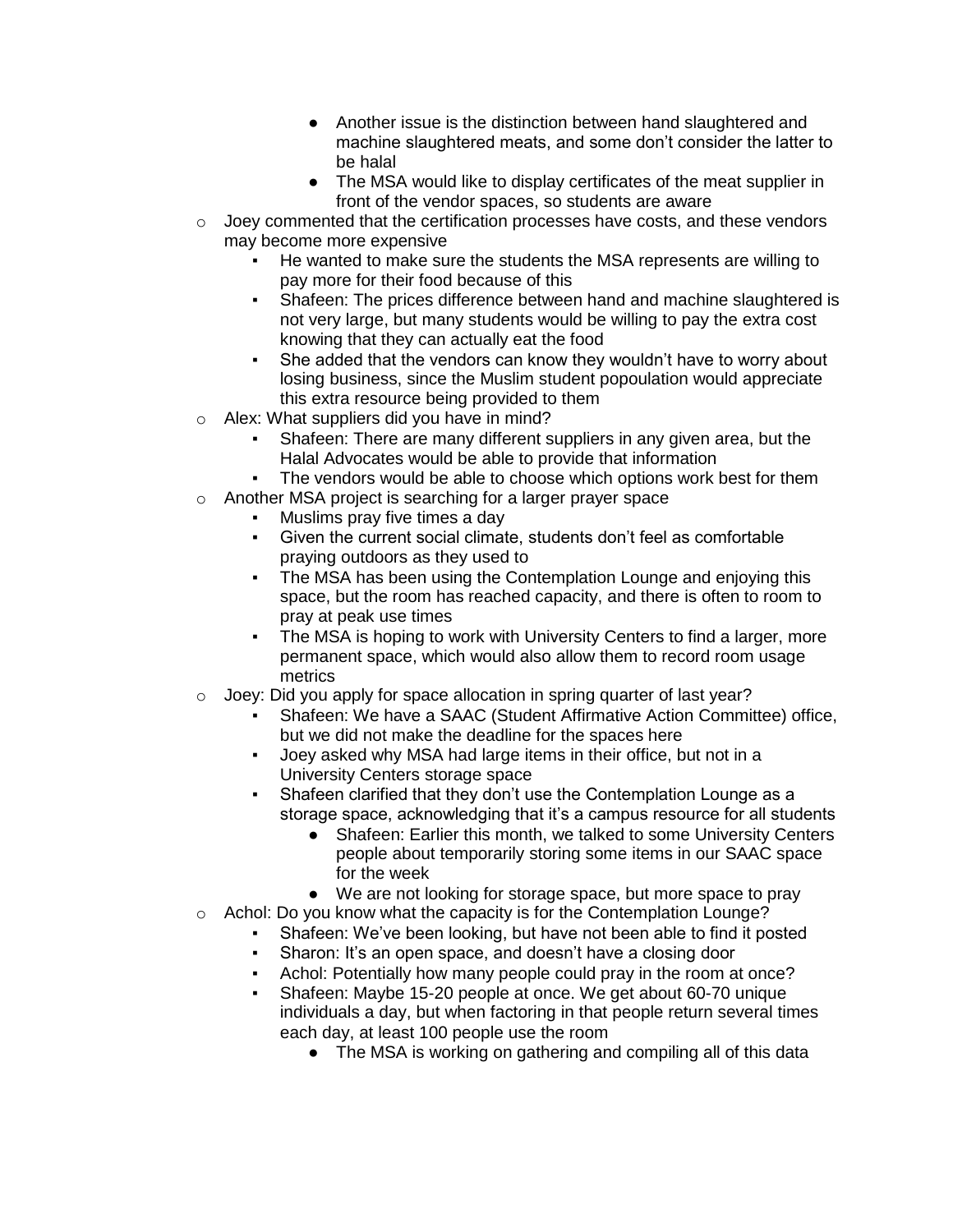# **Approval of Minutes**

- Alex provided a correction regarding the motion to add Tech Fee Subsidy Criteria discussion to New Business
	- o Jesús most likely seconded the motion
- Liora provided a correction under the Tech Fee Subsidy Criteria discussion
	- o Changed the bullet to: "Liora mentioned that the Alumni Association may be bringing back a Staff-Faculty Alumni Organization, which existed in the past, and a staff member from the Alumni Association would be assigned to lead it"
- Alex: Regarding Member Reports, what \$5000 budget was Aditya referring to, specifically?
	- o Aditya asked for clarification regarding a \$5000 budget for special projects
	- $\circ$  Sharon: This would be the UCAB Special Project Budget, though it was not allocated specifically for nap pods
	- $\circ$  Changed bullet to: Aditya suggested using the \$5000 UCAB Special Project Budget to pay up front for the pods, instead of charging students directly, if possible
- Motion to approve the minutes from Week 8 of Winter 2019 as amended: Reilly
	- o Second: Liora

# **Special Presentation**

● None.

### **Chair Report**

- Space Needs Committee
	- $\circ$  The committee met this week, and came up with 13 different criteria for the board to discuss when deciding on new vendors for spaces
	- o They're still narrowing these criteria down, and working on developing specific questions for each criteria idea
	- $\circ$  Next quarter, the committee will meet to rank all the different space needs that Sharon presented
- Last quarter, UCAB talked about renovating the patio space by Tapioca Express
	- o Sharon is looking into possible plans for this space
- Last week, the board discussed adding nap pods and/or hammocks to the budget, and Alex asked the board what their constituents would prefer
	- o Harrison replied that it depends on how much we want to spend, since hammocks would be cheaper, but nap pods would be more comfy
		- Marshall College is getting new hammocks, and which are relatively cheap and come with a lifetime warranty
		- Joey stated that he is in favor of hammocks and against nap pods, since the hammocks would be more cost-effective (free) and accessible to students
	- $\circ$  Harrison asked where would the nap pods would be, and how many the board would consider ordering
		- Alex: The location is unconfirmed, but one idea would be the patio area outside PC
	- o Aditya supported nap pods if can be made cost effective or free
		- Joey gave an example of the nap pods at Google HQ, which were about \$14,000 apiece
			- Along with installation cost, it's important to consider maintenance and staffing costs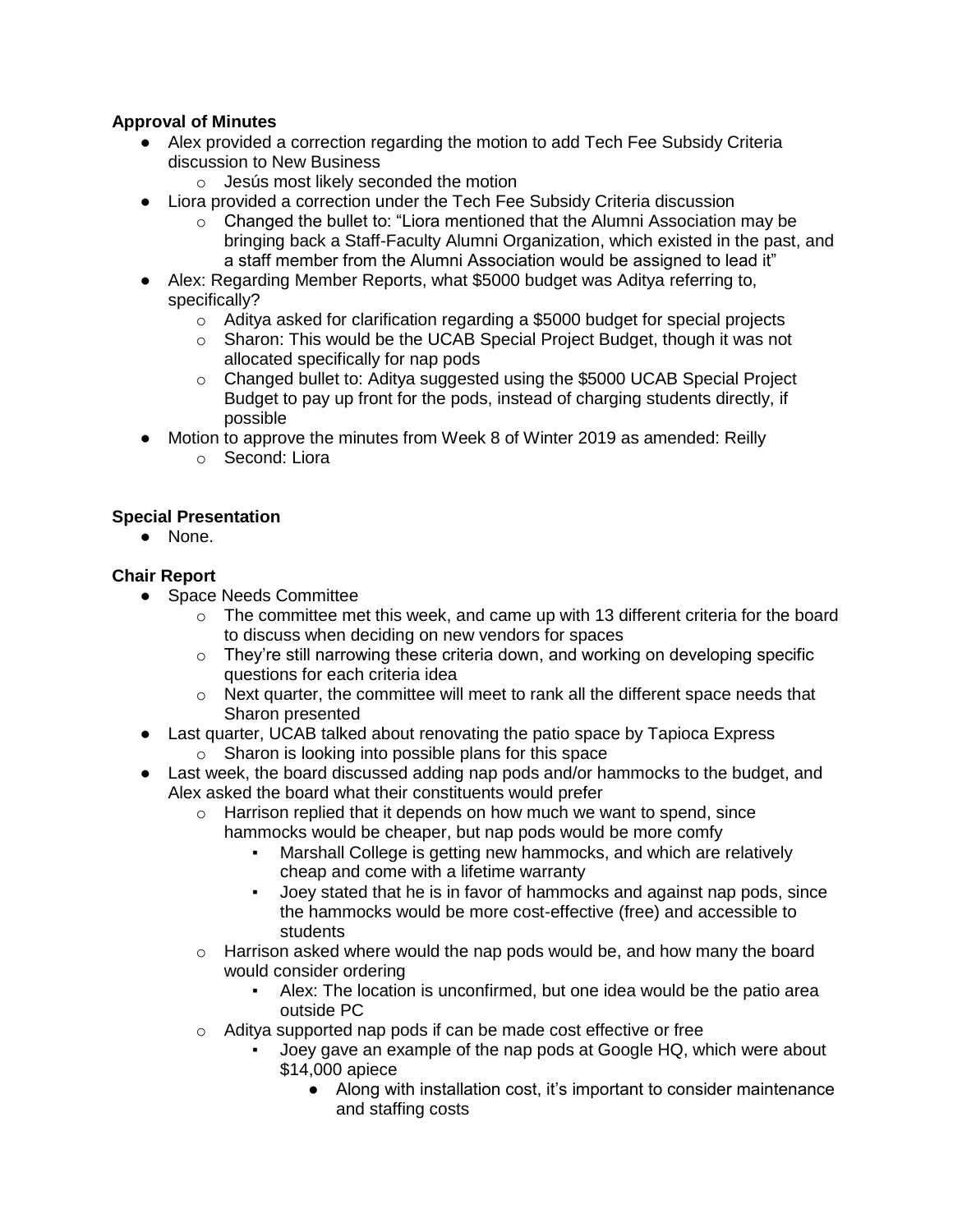- $\circ$  Reilly supported hammocks, since those would be free, and asked how nap pods might be regulated
- o Harrison: How big would the nap pods be?
	- Alex: There are different types of nap pods; Google's circular pods take up a decent amount of space and require electricity
	- The pods UCAB looked at last year were actually miniature rooms with walls
- o Sharon asked if the hammocks in Marshall College are removed at night
	- Harrison: They don't take them down at all, and the only reason they are not up right now is because they are broken
- $\circ$  Achol: If we choose nap pods, they would be placed indoors; since hammocks would be outdoors, they would be useless in the rain
	- She found some cheaper nap pods that are essentially mini tents, which might require less cleaning and maintenance
	- If electricity and maintenance aren't factors, students might not have to be charged to use the pods
- $\circ$  Alex: There are some people who are homeless, and not students, who spend time around campus, and that would be a concern for the hammocks
- $\circ$  Sharon recommended looking at a variety of different nap pod options (cost, space required, electricity needs)
	- Potential option would be a lounge with a door that would only be available to students
	- Then nap pods wouldn't be necessary, and the room could be filled with lounge chairs and no study tables
- $\circ$  Alex added that there is a lack of space within University Centers buildings, but a lot of space outside these buildings
	- Potentially look into a student ID-locked gate to close access
- o Katya agreed that UCAB has to maximize outdoor spaces
	- Even if the board went for indoor space, she would still like to see something done with more bare outdoor spaces
- $\circ$  Harrison asked what the purpose of nap pods or hammocks would be (to sleep, relax, hangout)
	- Alex: I'd assume they would be for relaxation and sleep, not a hangout space
	- Joey: It would be difficult to control usage if we did have hammocks, since they would essentially be the same as our other outdoor spaces
		- If the nap pods were in a room and regulated, their use could be controlled

# **Vice Chair Report**

● None.

#### **Director Report**

- Sharon brought pics of Blue Pepper
	- o She encourages UCAB members to visit the space themselves and see the changes
- There will be an Off-Campus Housing Fair for students looking for housing for next year
	- o Different landlords from around the area will be present
	- o Event will be on Tuesday, April 16th from 11:00am 2:00pm in PC Ballroom East
- Regarding the patio outside Tapioca Express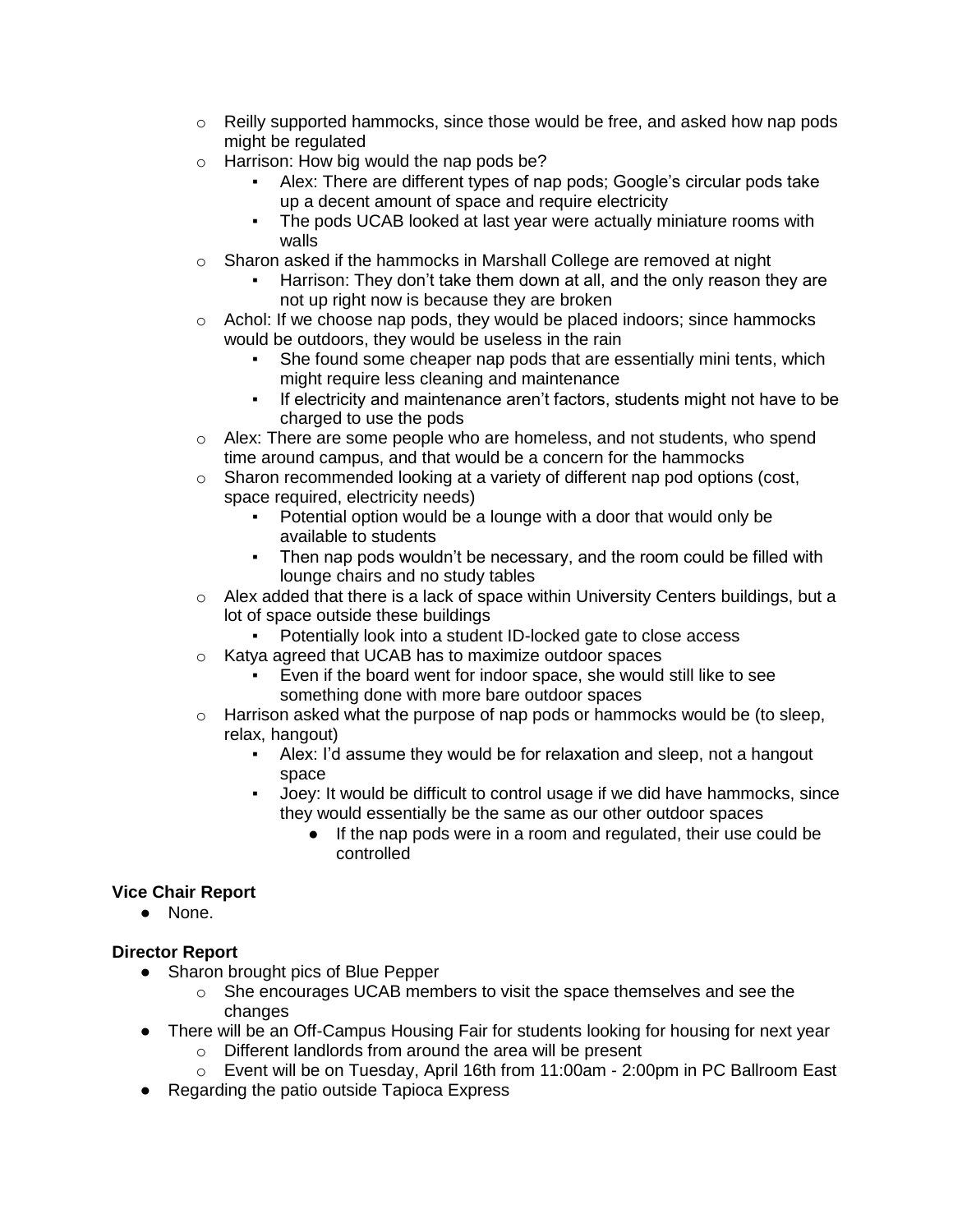- $\circ$  Sharon mentioned that placing shade structures would add a better sense of place, but would be more difficult to plan and install than furniture
- The University Centers survey will go out this afternoon
	- $\circ$  Let everyone know to take the survey, so University Centers can receive a good volume of feedback
- Liora noticed that there aren't any booths by Tapioca Express anymore
	- $\circ$  Sharon: A team is researching and testing many different furniture grouping options in the atrium and by Tapioca Express
- Daniel: Levitts Design at UCSD is having a Pepper Canyon Station design competition
	- o They're having a student organization competition to design certain aspects of the space
	- $\circ$  Alex: the Design Lab is a main partner, Design at UCSD and Design For America are also involved
- Achol recommended finding higher capacity seating for Tapioca Express and the area surrounding it, since students often pack the area
	- $\circ$  Sharon: We're looking at options to maximize the space without having it feel crowded
- At this point, Alex had to leave and Joey took over the meeting

### **New Business**

Tech Fee Subsidies

● None.

# **Old Business**

Tech Fee Subsidy Criteria

- Joey: Last week we left off on developing a list of examples that might help define "actively promoting alumni participation" for Criterion 5
- Reilly suggested if we changing the language to "involves alumni", and ask if an event alumni are presenting at these events or if the event is directed toward them
	- Achol agreed, and suggested changing the language to "involve alumni participation"
- Aditya commented that required alumni involvement for Criterion 5 would prevent certain events from getting those funding points, since many events don't pertain to alumni
	- Wouldn't want to have students lose this criterion if it's not relevant to every event
	- Sharon clarified that the criteria should be thought of less as points to lose, but points to earn
		- Criterion 5 helps events meet the criteria that might not otherwise
- Joey commented that his idea was to keep the language, but add examples that clarify the meaning of the criterion
	- Proposed examples, to be added in parentheses after the criterion: alumni presenting, alumni participating, or alumni actively involved
	- Reilly agreed with these examples
- Motion to table this discussion for next week, when Pamela (Alumni Representative) is present: Liora
	- Second: Reilly